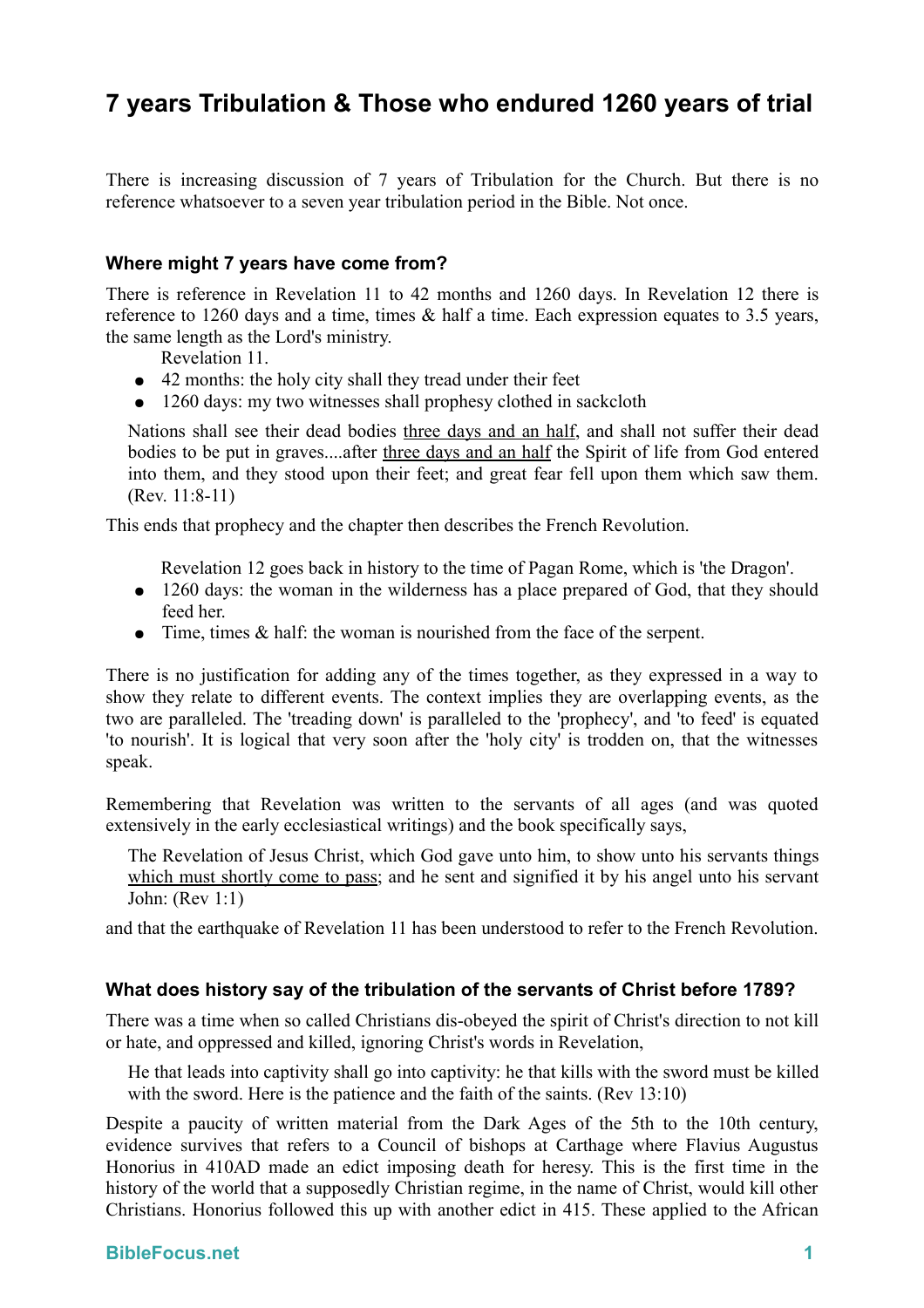part of the empire. Justinian, the Byzantine Emperor (527-565), for heresy ordered death by fire and confiscation of possessions by the State in his Codex Iustiniani (CJ 1.5.), ratifying and extending the impact of the decrees of his predecessors the Emperors Arcadius and Flavius Augustus Honorius.

The action of the Byzantine Church was followed by the Western Church. In 1184, the Roman Catholic Synod of Verona made burning the official punishment for heresy, to technically not spill blood, though in fact it was no different. This decree was reaffirmed by the Fourth Council of the Lateran in 1215 and the Synod of Toulouse in 1229.

From 1100AD there is documentary evidence of a minority struggle that may have gone back to the 5th century.

A poem of 1100AD has the line, "He that will not swear, or speak evil, or lie....is called Vaudois and the cry is 'death to him'". This poem celebrates the Vaudois who by that time were widespread throughout the Swiss Alps. They were Christians who were persecuted to death by supposed Christians to such an extent that by the  $14<sup>th</sup>$  Century they only existed in remote mountain valleys. Their statement of faith was simple, beginning, "We believe there is one God alone who is Spirit creator of all things, Father of all, who is over all, who we adore in spirit and in truth". They even had a seminary at Pra del Tor where they hand wrote copies of the New Testament to learn by heart. Their leaders devoted themselves to the study of the Bible. Such people one would have thought would be valuable. But such was the perversion of the age that the so called 'Christian' religious power of the day granted 'remission of sins' for killing any of the Vaudois! Yet the Vaudois behaved just as Christ did, and accepted the tribulation he predicted,

And they overcame him by the blood of the Lamb, and by the word of their testimony; and they loved not their lives unto the death. (Revelation 12:11)

Even their so called 'Christian' enemies knew they loved the Bible. The religious authority of the day called in the state troops to aid them in eradicating the Vaudois. In 1393 Val Louise was depopulated completely and hundreds of infants were suffocated in their cradles. The adherents were scattered from Geneva to Venice, but by the fifteenth century most had retreated to the high Alps. But small pockets persisted in the lowlands. Like Christ those who would not kill or hate or lie survived through over 400 harrowing years of tribulation, until they allied themselves with the Swiss national reformers, and then merged into the reformation.

There may have been others such as these, because in 1523 Switzerland became a Protestant state, even before Luther's work in Germany. And from 1522-1532 there was a Europe-wide outbreak of protestant reformation. Such a widespread movement could only arise if there had been suppressed Christian protest everywhere in Europe.

In 1525 the Brethren in Christ emerged in Zurich with just 20 men to take up the mantle of the Vaudois (some surnames carry through both). All were to be burned, drowned or beheaded within 5 years in places far across Europe. But before they were killed they made impressive converts who carried on their work. Many of these also were burnt alive, drowned or in other ways executed. But by 1526 there were at least 100 organised groups who had been influenced by the 20 men, who called for Christianity to be solely based on the Bible.

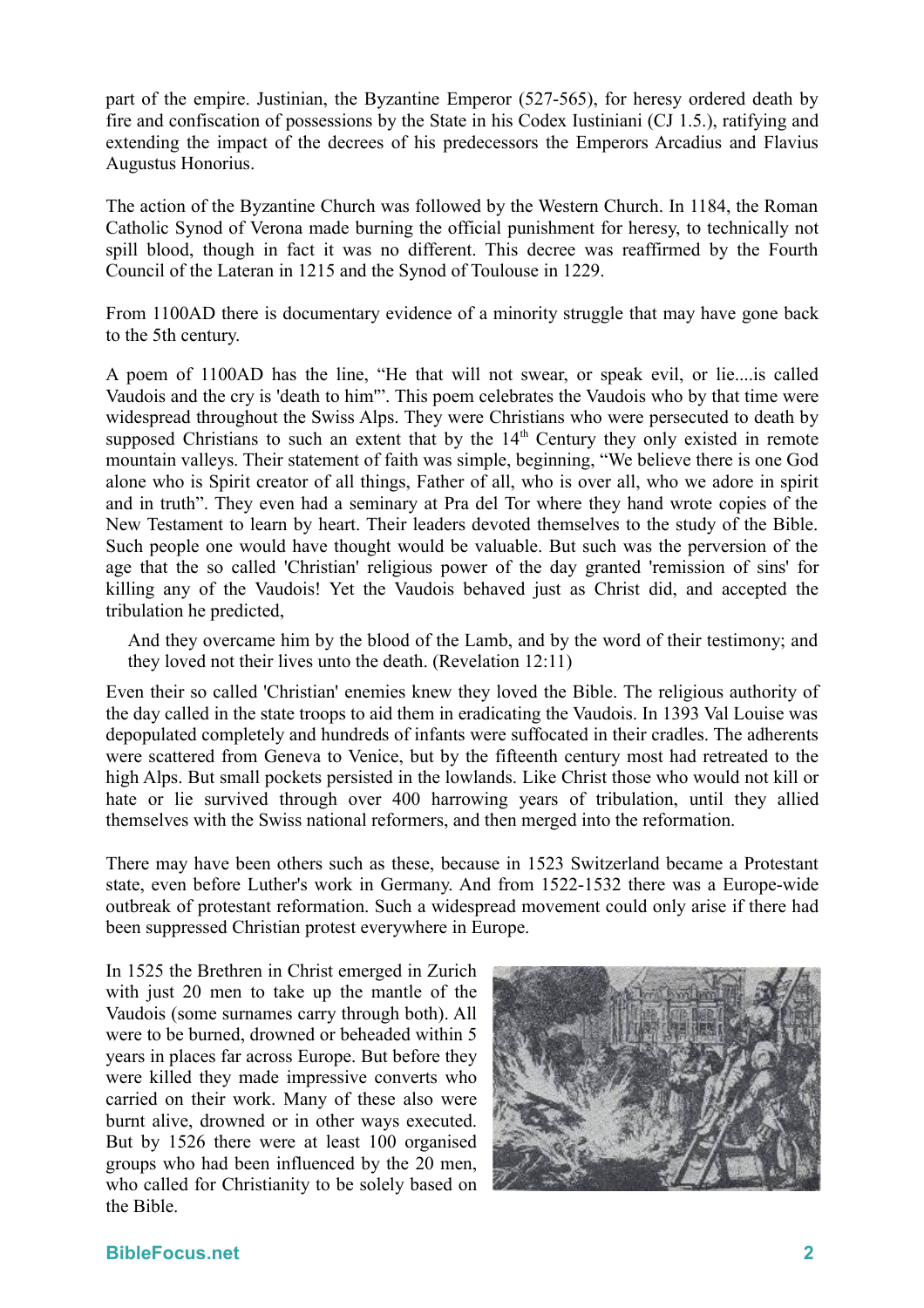From this time the record of the court trials and the defences of those who chose death rather than recant their heresy have been kept by the perpetrators. Generally the leaders and preachers were targeted, so the death toll does not reflect the impact of the executions or the extent of the congregations.

A famous example was a former priest Michael Sattler, who having been trained as a scholar had come to read the Bible for himself. He and his wife were tried publicly in Rottenburg on a series of quasi-religious political charges based on mis-applied legality in 1527. His public answer was recorded, as was his calmness, and the pairs meek acceptance of insult. If there was a trial like Christ's this was the one. He was hastily killed after a clearly botched trial, and had his tongue cut out and was burnt. His wife, who refused to recant despite being offered a place in the castle, was drowned. If anything the outward legality and the clear miscarriage of justice worked in the accused' favour, in the long run, as the execution shocked the town. It had such an impact that 430 years later a plaque was placed to remember his death.

But this was only the tip. From 1527 in the Tyrol groups of dissenting Christians formed, and had such success that the authorities in 1529 made a Mandate of the death penalty for dissent. One visitor saw "stakes burning all along the inn valley". By 1530 in that region over 1000 people had been killed, many burnt. Many more were made homeless. These noted how similar their fate was to the faithful,

Women received their dead raised to life again: and others were tortured, not accepting deliverance; that they might obtain a better resurrection: And others had trial of cruel mockings and scourgings, yea, moreover of bonds and imprisonment: They were stoned, they were sawn asunder, were tempted, were slain with the sword: they wandered about in sheepskins and goatskins; being destitute, afflicted, tormented; (Of whom the world was not worthy:) they wandered in deserts, and in mountains, and in dens and caves of the earth. And these all, having obtained a good report through faith, received not the promise: God having provided some better thing for us, that they without us should not be made perfect. (Hebrew 11:35-40)

Some of the homeless found refuge in Moravia and Poland. But Moravia came under the control of the Austrian Emperor Ferdinand, and the Jesuits in 1535 encouraged him to issue an edict to extinguish dissent. Despite a petition which ran, "We brethren, who love God and his word, banished from many countries for the Name of God... that have forsaken the world and all iniquity..we have occupied ourselves with heavy toil...We may not overthrow God's law to observe man's law, although it may cost gold and body and life". They were methodically massacred. A single contemporary counted and recorded the death of 2,173 of his friends and family. This was only a fraction of the real number killed, as the depopulation of Moravia was so great that Vienna passed a special law allowing men to take 2 wives. A few hid in the forests and trekked out where ever they could go, from Hungary to Romania some going far into Russia.

In parallel between 1526-1530 at least 3,000 *protestant* dissenters were killed by Lutherans. William Tyndale, a man now honoured, was hounded from country to country and met his death for heresy at the stake in Brussels in 1536.

In Italy there was a growth of dissent, but it was quickly broken up in 1542 with arrests of the leaders and the Inquisition sending most into exile all over Europe, mostly in Slavic lands but some ending up in London. In London as early as 1535, 10 were burnt at the stake for preaching their heresy, and thereafter there were regular burnings at the stake through the 1500s. A small inoffensive group called the Brethren, who spoke of the love of God in giving Christ also suffered for their pacifism. In England they even had a Parliamentary Commission appointed to hunt them out.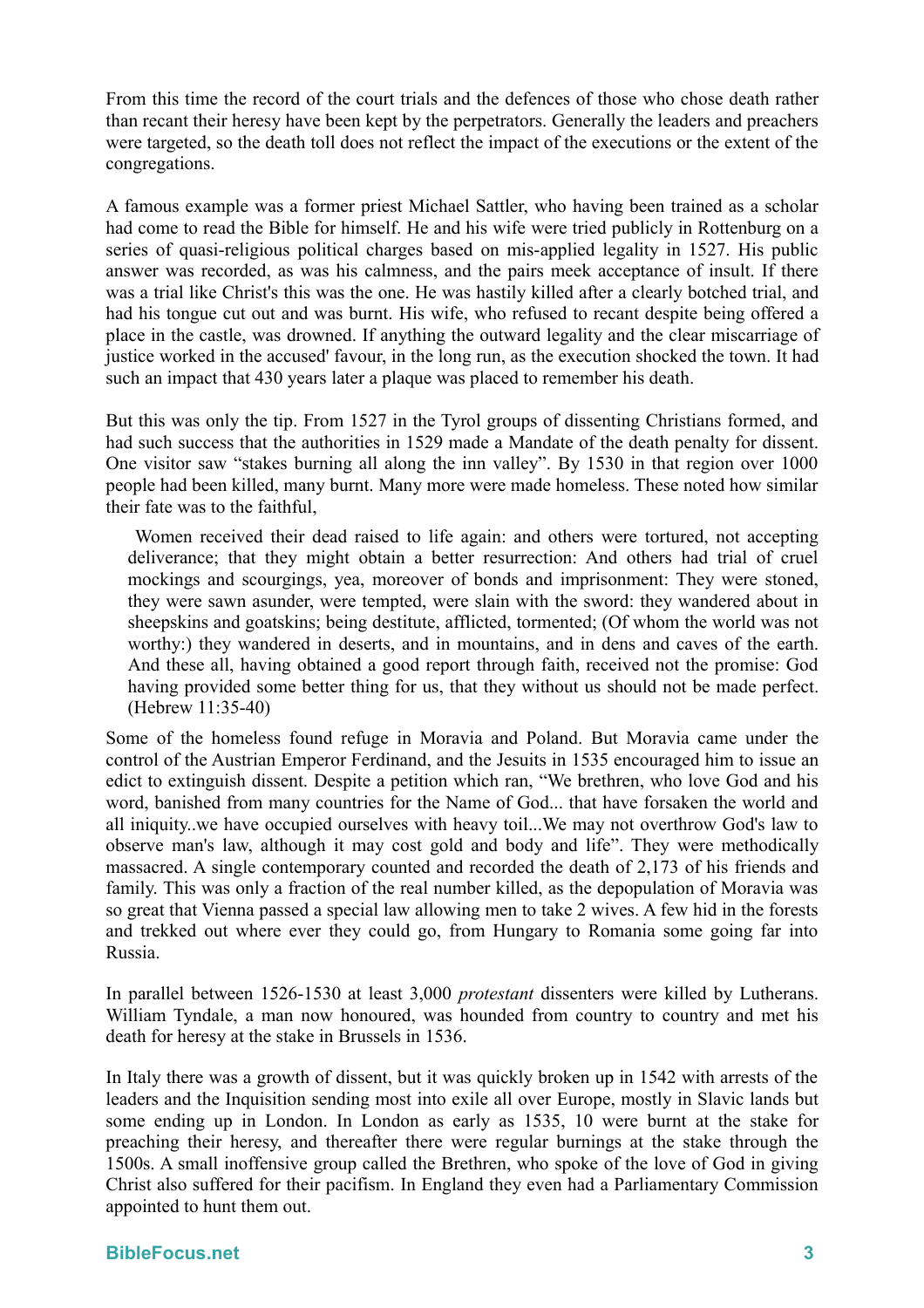From 1546 the numbers of dissenters grew in Poland until 1569 they could found a settlement at Krakow and a college. This however was closed by the Jesuits in 1638. In 1660 a decree was passed of expulsion and a great migration of thousands of people began to Prussia, Silesia, Moravia and Russia. At least 400 went to Ottoman Transylvania. Some went to England. The reason they went to England was possibly due to a famous long running case in Parliament that began in 1646 over the dissident beliefs of John Biddle that resulted in his imprisonment. He was released in 1652, imprisoned in 1654 and on the brink of a death penalty he was released by Oliver Cromwell in 1655. In 1662 Biddle was arrested again while holding a Bible class and died of fever in prison.



A Bible Class held for safety in mid-river

Cromwell and Biddle mark the turning point where Christian dissent might mean imprisonment but not death. Before that in 1612 Bartholomew Legate had been famously burnt at the stake. The last person to be burnt at the stake for heresy in England in Staffordshire on 11 April 1612, was Edward Wightman, a Baptist who after intense study of the Bible had publicly argued for reform of doctrine. These executions if 1612 perhaps had begun to disgust a new sensitivity that was arising, brought by the very people who they targeted. In any case literacy in Britain and Europe was rising and had been since 1499 due to the output of increasing numbers of printing presses, and despite laws banning books on specific doctrines and confiscation and burning of books, by this time there was no way to keep the lid on dissent.

Clearly this period of 'tribulation' was much longer than 3.5 years or even 7 years. From 410AD, when the first political edict due to religious interference caused people to be put to death for religious heresy, it is nearly a full *1260 years* until the 1662 death of Biddle.

It is a full 1260 years from 410 Edict to the 1670 publication of Baruch de Spinoza's *Tractatus Theologico-Politicus*. (Spinoza shows that the Bible gives no support to intolerance of religious authorities or their interference in civil or political affairs). This text helped break the power of coercive state religion. In that time countless people died, and were, like Christ, treated as criminals, for their adherence to a simple understanding of the Bible.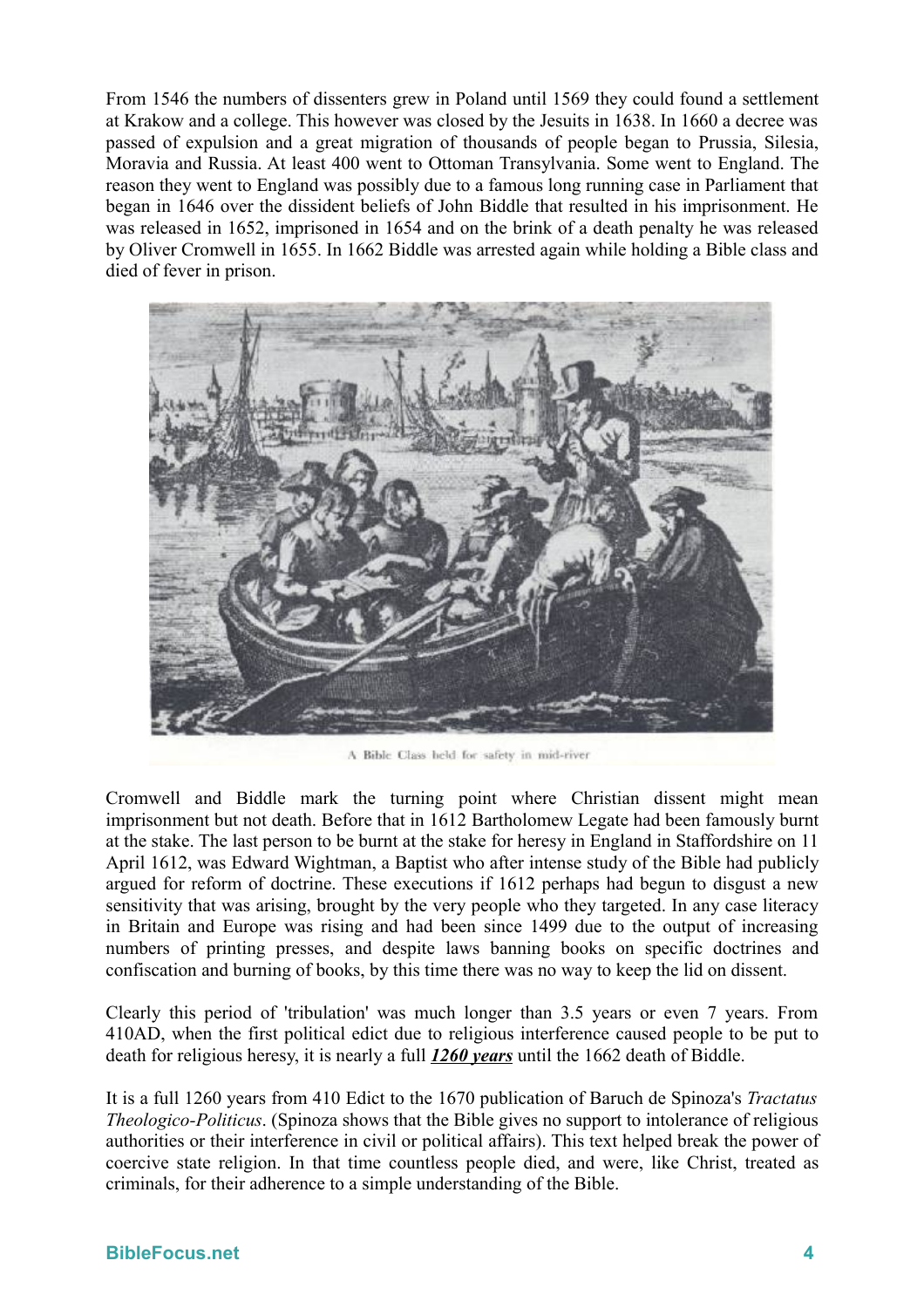For those who propose that these passages in Revelation relate to a *future* 7 years of tribulation, how can they ignore such suffering in the past? Was not that era of tribulation important to Christ? Then also those proposing a future 7 years have to give good reasons that deal with 3 serious objections:

- 1. They need to prove the error of past exposition of sincere Bible students, who lived in an era of tribulation, such as Joseph Mede (1586-1639) and Isaac Newton(1643-1727). Both applied the 1260 days to the 1260 years of history since the time of Constantine. Newton in his Observations, published in 1733, details the source documents and implies the period of tribulation begins some time after the reign of Theodosius, which ends in 395AD and could be dated from 410AD. Adding 1260 to 395-410AD is 1655- 1670AD (the years which Newton was 12 -27 years old) shows Newton believed he lived in the era of 'sackcloth & down-treading' and it explains why Newton kept his writings on the Bible secret, but was confident that there would be an opening for them after his lifetime, after the end of his 1260 year era. He was right, as Thomas Jefferson (1743-1826) owned a copy, and Thomas Jefferson was behind the Virginia Statute for Religious Freedom (1779, 1786), prefiguring the the French Revolution of 1789.
- 2. It needs to be proved that 1260 days cannot be 1260 years, for no serious Bible expositor today would predict a *future* tribulation of 1260 years! Yet nearly every time period in the Bible is based on the day for a year principle including the one predicting the coming of Christ (Messiah) where a 'week', or 7 days, is equated to 7 years. This is set out as a clear principle by no less that God in Ezekiel, "For I have laid upon thee the years of their iniquity, according to the number of the days, three hundred and ninety days: so shall thou bear the iniquity of the house of Israel. And when thou hast accomplished them, lie again on thy right side, and thou shall bear the iniquity of the house of Judah forty days: I have appointed thee each day for a year" (Ezekiel 4:5-6)
- 3. It needs to be established that the two periods of 1260 days (3.5 yeas) are not parallel and can be added together to make 7 years. If they were to be added, why is it not clearly written as it is in Daniel 9 when speaking of the times to Messiah?

The Revelation passage also does not mention the word 'tribulation', there is oppression, there is mourning and there is a witness. But there is a future time of tribulation.

## **The time of Tribulation such as there never was**

Daniel speaks of an end-time period of tribulation,

And at that time shall Michael stand up, the great prince which stands for the children of thy people: and there shall be a time of trouble, such as never was since there was a nation even to that same time:

and at that time thy *(Daniel's)* people shall be delivered, every one that shall be found written in the book. And many of them that sleep in the dust of the earth shall awake, some to everlasting life, and some to shame and everlasting contempt. (Daniel 12:1-2)

Whereas the passage in The Revelation is only understood by the *servants* and only relates to the *servants*, the passage in Daniel is speaking of a *nation*, specifically in the context, the nation of Israel. Israel would experience a time of trouble. Considering that they have been carried to captivity a few times, and that the last time of trouble for Israel from 66-70AD Christ described as their worst to date, the time of trouble before the resurrection will be even more severe. Daniel's prophecy conforms to Christ's,